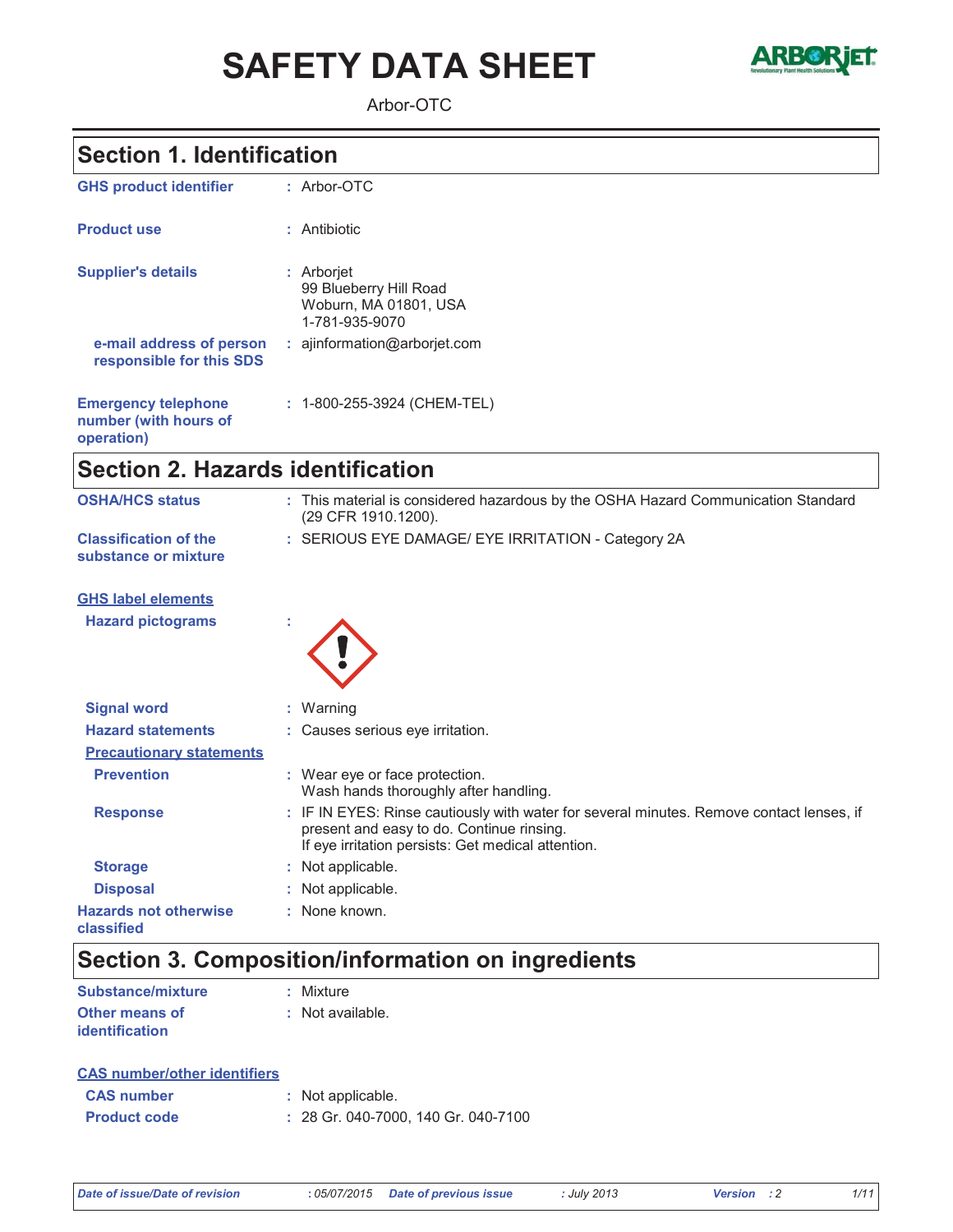## Section 3. Composition/information on ingredients

| Ingredient name               | $\frac{9}{6}$ | <b>CAS number</b> |
|-------------------------------|---------------|-------------------|
| oxytetracycline hydrochloride | <50<br>≥25    | 2058-46-0         |

Any concentration shown as a range is to protect confidentiality or is due to batch variation.

There are no additional ingredients present which, within the current knowledge of the supplier and in the concentrations applicable, are classified as hazardous to health or the environment and hence require reporting in this section.

Occupational exposure limits, if available, are listed in Section 8.

### **Section 4. First aid measures**

| <b>Description of necessary first aid measures</b> |                                                                                                                                                                                                                                                                                                                                                                                                                                                                                                                                                                                                                                                                                                                                                                                                                           |
|----------------------------------------------------|---------------------------------------------------------------------------------------------------------------------------------------------------------------------------------------------------------------------------------------------------------------------------------------------------------------------------------------------------------------------------------------------------------------------------------------------------------------------------------------------------------------------------------------------------------------------------------------------------------------------------------------------------------------------------------------------------------------------------------------------------------------------------------------------------------------------------|
| Eye contact                                        | : Immediately flush eyes with plenty of water, occasionally lifting the upper and lower<br>eyelids. Check for and remove any contact lenses. Continue to rinse for at least 10<br>minutes. Get medical attention.                                                                                                                                                                                                                                                                                                                                                                                                                                                                                                                                                                                                         |
| <b>Inhalation</b>                                  | : Remove victim to fresh air and keep at rest in a position comfortable for breathing. If<br>not breathing, if breathing is irregular or if respiratory arrest occurs, provide artificial<br>respiration or oxygen by trained personnel. It may be dangerous to the person providing<br>aid to give mouth-to-mouth resuscitation. Get medical attention if adverse health effects<br>persist or are severe. If unconscious, place in recovery position and get medical<br>attention immediately. Maintain an open airway. Loosen tight clothing such as a collar,<br>tie, belt or waistband. In case of inhalation of decomposition products in a fire,<br>symptoms may be delayed. The exposed person may need to be kept under medical<br>surveillance for 48 hours.                                                    |
| <b>Skin contact</b>                                | : Flush contaminated skin with plenty of water. Remove contaminated clothing and<br>shoes. Get medical attention if symptoms occur. Wash clothing before reuse. Clean<br>shoes thoroughly before reuse.                                                                                                                                                                                                                                                                                                                                                                                                                                                                                                                                                                                                                   |
| <b>Ingestion</b>                                   | : Wash out mouth with water. Remove dentures if any. Remove victim to fresh air and<br>keep at rest in a position comfortable for breathing. If material has been swallowed and<br>the exposed person is conscious, give small quantities of water to drink. Stop if the<br>exposed person feels sick as vomiting may be dangerous. Do not induce vomiting<br>unless directed to do so by medical personnel. If vomiting occurs, the head should be<br>kept low so that vomit does not enter the lungs. Get medical attention if adverse health<br>effects persist or are severe. Never give anything by mouth to an unconscious person.<br>If unconscious, place in recovery position and get medical attention immediately.<br>Maintain an open airway. Loosen tight clothing such as a collar, tie, belt or waistband. |

| <u>Most important symptoms/effects, acute and delayed</u>                            |                                           |                                                     |             |                                                                                                                                                                          |      |
|--------------------------------------------------------------------------------------|-------------------------------------------|-----------------------------------------------------|-------------|--------------------------------------------------------------------------------------------------------------------------------------------------------------------------|------|
| <b>Potential acute health effects</b>                                                |                                           |                                                     |             |                                                                                                                                                                          |      |
| Eye contact                                                                          |                                           | : Causes serious eye irritation.                    |             |                                                                                                                                                                          |      |
| <b>Inhalation</b>                                                                    |                                           | : No known significant effects or critical hazards. |             |                                                                                                                                                                          |      |
| <b>Skin contact</b>                                                                  |                                           | : No known significant effects or critical hazards. |             |                                                                                                                                                                          |      |
| <b>Ingestion</b>                                                                     |                                           | : No known significant effects or critical hazards. |             |                                                                                                                                                                          |      |
| Over-exposure signs/symptoms                                                         |                                           |                                                     |             |                                                                                                                                                                          |      |
| Eye contact                                                                          | pain or irritation<br>watering<br>redness | : Adverse symptoms may include the following:       |             |                                                                                                                                                                          |      |
| <b>Inhalation</b>                                                                    | : No specific data.                       |                                                     |             |                                                                                                                                                                          |      |
| <b>Skin contact</b>                                                                  | : No specific data.                       |                                                     |             |                                                                                                                                                                          |      |
| <b>Ingestion</b>                                                                     | : No specific data.                       |                                                     |             |                                                                                                                                                                          |      |
| Indication of immediate medical attention and special treatment needed, if necessary |                                           |                                                     |             |                                                                                                                                                                          |      |
| <b>Notes to physician</b>                                                            |                                           |                                                     |             | : In case of inhalation of decomposition products in a fire, symptoms may be delayed.<br>The exposed person may need to be kept under medical surveillance for 48 hours. |      |
| <b>Specific treatments</b>                                                           | : No specific treatment.                  |                                                     |             |                                                                                                                                                                          |      |
| Date of issue/Date of revision                                                       | :05/07/2015                               | <b>Date of previous issue</b>                       | : July 2013 | Version : 2                                                                                                                                                              | 2/11 |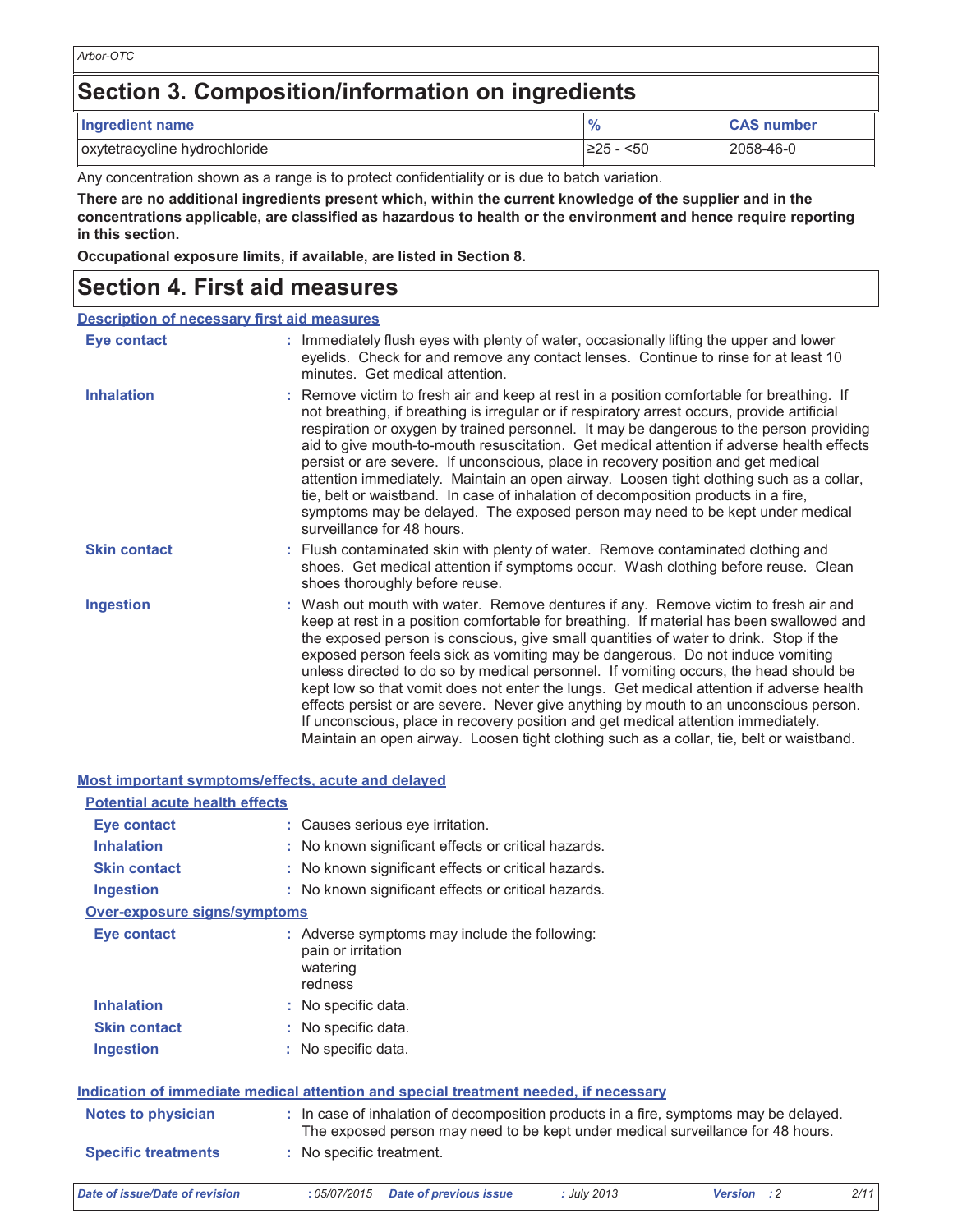### **Section 4. First aid measures**

**Protection of first-aiders** 

: No action shall be taken involving any personal risk or without suitable training. It may be dangerous to the person providing aid to give mouth-to-mouth resuscitation.

#### See toxicological information (Section 11)

#### **Section 5. Fire-fighting measures Extinguishing media Suitable extinguishing** : Water spray, dry powder or sand, carbon dioxide, or appropriate material for media surrounding fire. : None known. **Unsuitable extinguishing** media **Specific hazards arising** : When heated to decomposition, material emits toxic fumes of NOx and HCI. from the chemical **Hazardous thermal** : Decomposition products may include the following materials: decomposition products carbon dioxide carbon monoxide nitrogen oxides halogenated compounds **Special protective actions** Promptly isolate the scene by removing all persons from the vicinity of the incident if t, there is a fire. No action shall be taken involving any personal risk or without suitable for fire-fighters training. **Special protective** : Fire-fighters should wear appropriate protective equipment and self-contained breathing apparatus (SCBA) with a full face-piece operated in positive pressure mode. equipment for fire-fighters

### Section 6. Accidental release measures

|                                                       | <b>Personal precautions, protective equipment and emergency procedures</b>                                                                                                                                                                                                                                                                                                                                                                      |
|-------------------------------------------------------|-------------------------------------------------------------------------------------------------------------------------------------------------------------------------------------------------------------------------------------------------------------------------------------------------------------------------------------------------------------------------------------------------------------------------------------------------|
| For non-emergency<br>personnel                        | : No action shall be taken involving any personal risk or without suitable training.<br>Evacuate surrounding areas. Keep unnecessary and unprotected personnel from<br>entering. Do not touch or walk through spilled material. Provide adequate ventilation.<br>Wear appropriate respirator when ventilation is inadequate. Put on appropriate<br>personal protective equipment.                                                               |
|                                                       | For emergency responders : If specialised clothing is required to deal with the spillage, take note of any information<br>in Section 8 on suitable and unsuitable materials.<br>See also the information in "For non-emergency personnel".                                                                                                                                                                                                      |
| <b>Environmental precautions</b>                      | : Avoid dispersal of spilled material and runoff and contact with soil, waterways, drains<br>and sewers. Inform the relevant authorities if the product has caused environmental<br>pollution (sewers, waterways, soil or air).                                                                                                                                                                                                                 |
| Methods and materials for containment and cleaning up |                                                                                                                                                                                                                                                                                                                                                                                                                                                 |
| <b>Small spill</b>                                    | : Move containers from spill area. Avoid dust generation. Using a vacuum with HEPA<br>filter will reduce dust dispersal. Place spilled material in a designated, labeled waste<br>container. Dispose of via a licensed waste disposal contractor.                                                                                                                                                                                               |
| <b>Large spill</b>                                    | : Move containers from spill area. Approach release from upwind. Prevent entry into<br>sewers, water courses, basements or confined areas. Avoid dust generation. Do not<br>dry sweep. Vacuum dust with equipment fitted with a HEPA filter and place in a closed,<br>labeled waste container. Dispose of via a licensed waste disposal contractor. Note:<br>see Section 1 for emergency contact information and Section 13 for waste disposal. |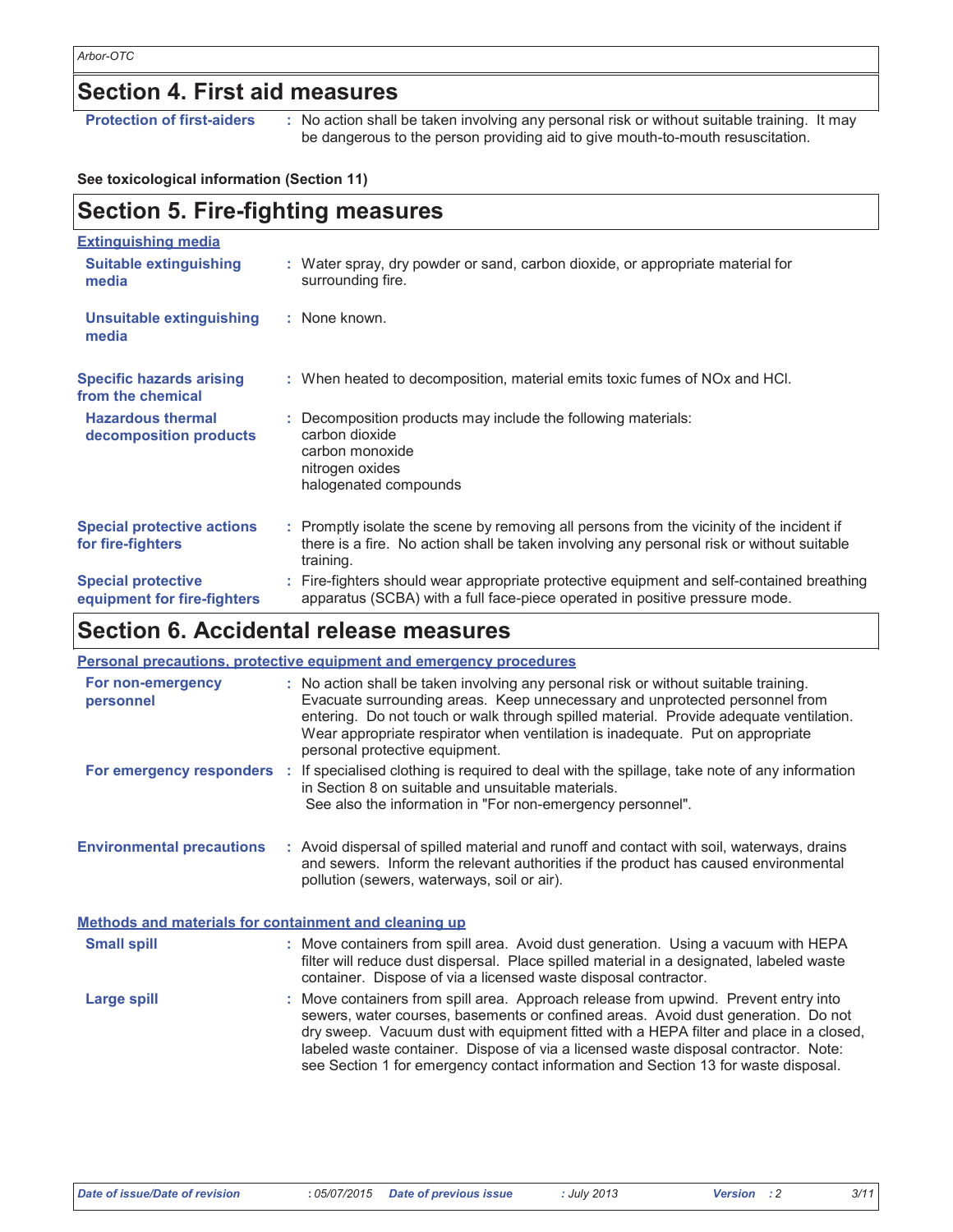**Control parameters** 

# Section 7. Handling and storage

| : Put on appropriate personal protective equipment (see Section 8). Do not ingest. Avoid<br>breathing dust. Avoid contact with eyes, skin and clothing. Keep in the original<br>container or an approved alternative made from a compatible material, kept tightly<br>closed when not in use. Empty containers retain product residue and can be hazardous.<br>Do not reuse container.                                                                                   |
|--------------------------------------------------------------------------------------------------------------------------------------------------------------------------------------------------------------------------------------------------------------------------------------------------------------------------------------------------------------------------------------------------------------------------------------------------------------------------|
| : Eating, drinking and smoking should be prohibited in areas where this material is<br>handled, stored and processed. Workers should wash hands and face before eating,<br>drinking and smoking. Remove contaminated clothing and protective equipment before<br>entering eating areas. See also Section 8 for additional information on hygiene<br>measures.                                                                                                            |
| : Store in accordance with local regulations. Store in tight, light-resistant container, away<br>from incompatible materials (see Section 10) and food and drink. Store in a freezer.<br>Keep container tightly closed and sealed until ready for use. Containers that have been<br>opened must be carefully resealed and kept upright to prevent leakage. Do not store in<br>unlabeled containers. Use appropriate containment to avoid environmental<br>contamination. |
|                                                                                                                                                                                                                                                                                                                                                                                                                                                                          |

## Section 8. Exposure controls/personal protection

| <b>Occupational exposure limits</b>               |                                                                                                                                                                                                                                                                                                                                                                                                                                                                                                                                                                                                                        |
|---------------------------------------------------|------------------------------------------------------------------------------------------------------------------------------------------------------------------------------------------------------------------------------------------------------------------------------------------------------------------------------------------------------------------------------------------------------------------------------------------------------------------------------------------------------------------------------------------------------------------------------------------------------------------------|
| None.                                             |                                                                                                                                                                                                                                                                                                                                                                                                                                                                                                                                                                                                                        |
| <b>Appropriate engineering</b><br><b>controls</b> | : Good general ventilation should be sufficient to control worker exposure to airborne<br>contaminants.                                                                                                                                                                                                                                                                                                                                                                                                                                                                                                                |
| <b>Environmental exposure</b><br>controls         | : Emissions from ventilation or work process equipment should be checked to ensure<br>they comply with the requirements of environmental protection legislation. In some<br>cases, fume scrubbers, filters or engineering modifications to the process equipment<br>will be necessary to reduce emissions to acceptable levels.                                                                                                                                                                                                                                                                                        |
| <b>Individual protection measures</b>             |                                                                                                                                                                                                                                                                                                                                                                                                                                                                                                                                                                                                                        |
| <b>Hygiene measures</b>                           | : Wash hands, forearms and face thoroughly after handling chemical products, before<br>eating, smoking and using the lavatory and at the end of the working period.<br>Appropriate techniques should be used to remove potentially contaminated clothing.<br>Wash contaminated clothing before reusing. Ensure that eyewash stations and safety<br>showers are close to the workstation location. Avoid alcoholic beverages 24 hours<br>before and after handling this product.                                                                                                                                        |
| <b>Eye/face protection</b>                        | Safety eyewear complying with an approved standard should be used when a risk<br>assessment indicates this is necessary to avoid exposure to liquid splashes, mists,<br>gases or dusts. If contact is possible, the following protection should be worn, unless<br>the assessment indicates a higher degree of protection: chemical splash goggles.                                                                                                                                                                                                                                                                    |
| <b>Skin protection</b>                            |                                                                                                                                                                                                                                                                                                                                                                                                                                                                                                                                                                                                                        |
| <b>Hand protection</b>                            | : Chemical-resistant, impervious gloves complying with an approved standard should be<br>worn at all times when handling chemical products if a risk assessment indicates this is<br>necessary. Considering the parameters specified by the glove manufacturer, check<br>during use that the gloves are still retaining their protective properties. It should be<br>noted that the time to breakthrough for any glove material may be different for different<br>glove manufacturers. In the case of mixtures, consisting of several substances, the<br>protection time of the gloves cannot be accurately estimated. |
| <b>Body protection</b>                            | : Personal protective equipment for the body should be selected based on the task being<br>performed and the risks involved and should be approved by a specialist before<br>handling this product.                                                                                                                                                                                                                                                                                                                                                                                                                    |
| <b>Other skin protection</b>                      | : Appropriate footwear and any additional skin protection measures should be selected<br>based on the task being performed and the risks involved and should be approved by a<br>specialist before handling this product.                                                                                                                                                                                                                                                                                                                                                                                              |
| Date of issue/Date of revision                    | :05/07/2015<br>: July 2013<br>Version : 2<br>4/11<br><b>Date of previous issue</b>                                                                                                                                                                                                                                                                                                                                                                                                                                                                                                                                     |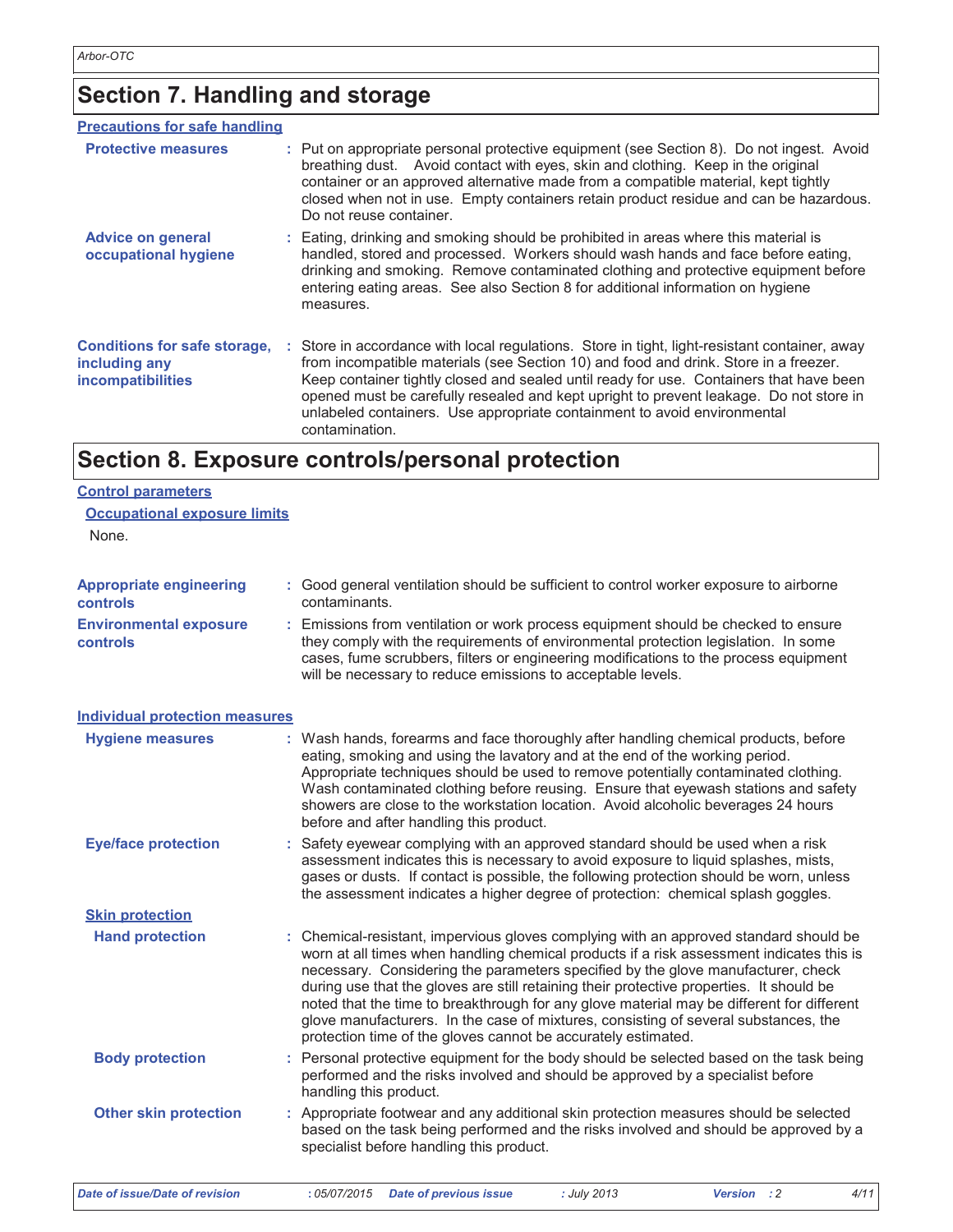### Section 8. Exposure controls/personal protection

**Respiratory protection** 

: Use a properly fitted, particulate filter respirator complying with an approved standard if a risk assessment indicates this is necessary. Respirator selection must be based on known or anticipated exposure levels, the hazards of the product and the safe working limits of the selected respirator. Ensure an NIOSH-approved respirator or equivalent is used.

### **Section 9. Physical and chemical properties**

| <b>Appearance</b>                                 |                                                                                                                                                                                                                                          |
|---------------------------------------------------|------------------------------------------------------------------------------------------------------------------------------------------------------------------------------------------------------------------------------------------|
| <b>Physical state</b>                             | Crystalline powder. [Solid]                                                                                                                                                                                                              |
| <b>Color</b>                                      | Yellow.                                                                                                                                                                                                                                  |
| Odor                                              | Odorless.                                                                                                                                                                                                                                |
| <b>Odor threshold</b>                             | Not available.                                                                                                                                                                                                                           |
| рH                                                | 2.31                                                                                                                                                                                                                                     |
| <b>Melting point</b>                              | 220°C (428°F)                                                                                                                                                                                                                            |
| <b>Boiling point</b>                              | Not available.                                                                                                                                                                                                                           |
| <b>Flash point</b>                                | Not available.                                                                                                                                                                                                                           |
| <b>Evaporation rate</b>                           | : Not available.                                                                                                                                                                                                                         |
| <b>Flammability (solid, gas)</b>                  | : Not available.                                                                                                                                                                                                                         |
| Lower and upper explosive<br>(flammable) limits   | : Not available.                                                                                                                                                                                                                         |
| <b>Vapor pressure</b>                             | : Not available.                                                                                                                                                                                                                         |
| <b>Vapor density</b>                              | Not available.                                                                                                                                                                                                                           |
| <b>Relative density</b>                           | Not available.                                                                                                                                                                                                                           |
| <b>Solubility</b>                                 | Easily soluble in the following materials: water.<br>Partially soluble in the following materials: methanol.<br>Less soluble in the following materials: dehydrated alcohol.<br>Insoluble in the following materials: chloroform, ether. |
| <b>Partition coefficient: n-</b><br>octanol/water | : Not available.                                                                                                                                                                                                                         |
| <b>Auto-ignition temperature</b>                  | : Not available.                                                                                                                                                                                                                         |
| <b>Decomposition temperature</b>                  | : Not available.                                                                                                                                                                                                                         |
| <b>Viscositv</b>                                  | Not available.                                                                                                                                                                                                                           |

### **Section 10. Stability and reactivity**

| <b>Reactivity</b>                                   | : No specific test data related to reactivity available for this product or its ingredients.              |
|-----------------------------------------------------|-----------------------------------------------------------------------------------------------------------|
| <b>Chemical stability</b>                           | : The product is stable.                                                                                  |
| <b>Possibility of hazardous</b><br><b>reactions</b> | : Under normal conditions of storage and use, hazardous reactions will not occur.                         |
| <b>Conditions to avoid</b>                          | : Avoid exposure to heat and light.                                                                       |
| Incompatible materials                              | : Alkalis; Oxidizers                                                                                      |
| <b>Hazardous decomposition</b><br>products          | : Under normal conditions of storage and use, hazardous decomposition products should<br>not be produced. |

 $5/11$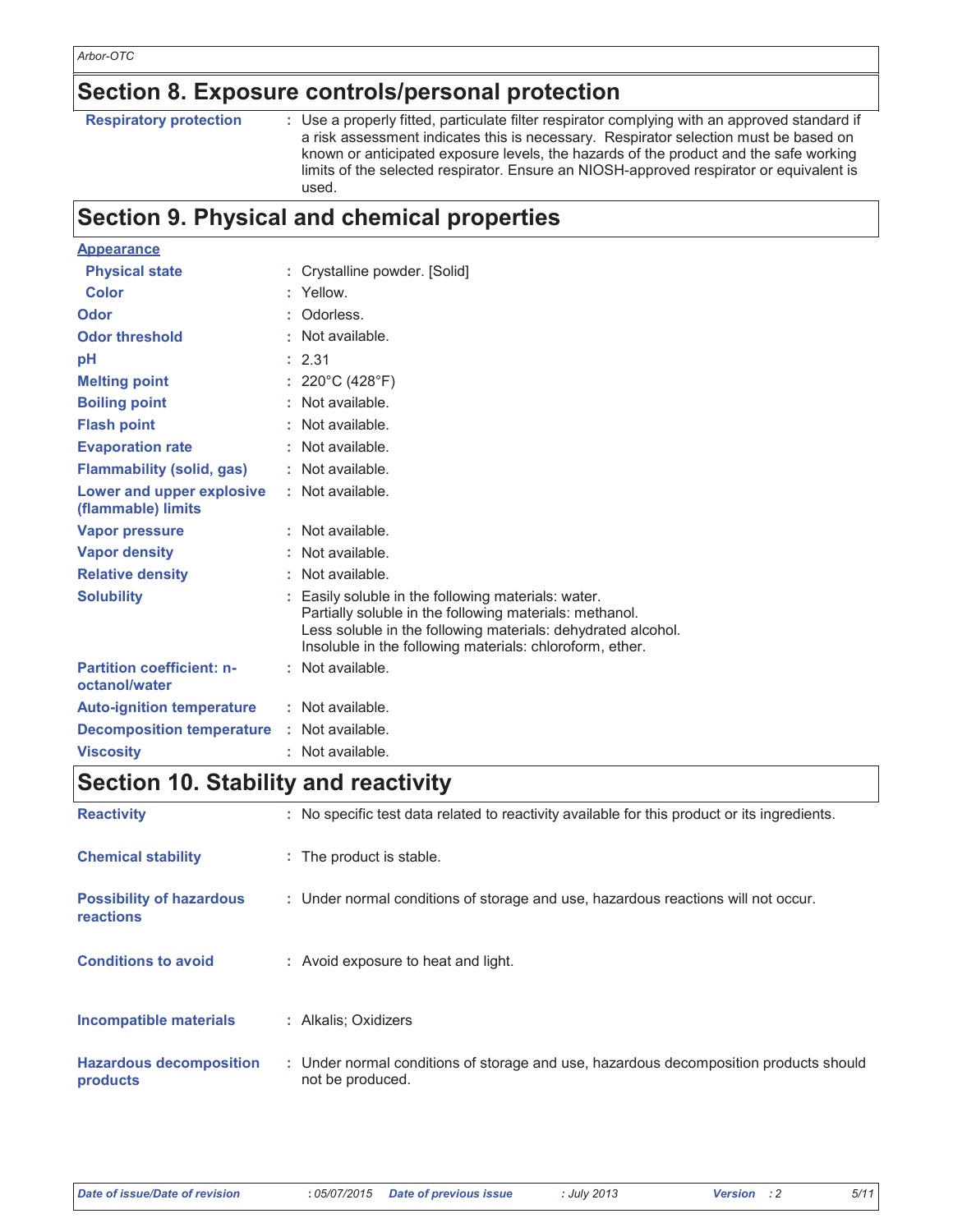### **Section 11. Toxicological information**

#### Information on toxicological effects

#### **Acute toxicity**

| <b>Product/ingredient name</b> | <b>Result</b>            | <b>Species</b> | <b>Dose</b>                | <b>Exposure</b> |
|--------------------------------|--------------------------|----------------|----------------------------|-----------------|
| Arbor-OTC                      | LD50 Dermal<br>LD50 Oral | Rat<br>Rat     | >5000 mg/kg<br>>5000 mg/kg |                 |

### **Irritation/Corrosion**

Not available.

#### **Sensitization**

| <b>Product/ingredient name</b> | <b>Route of</b><br><b>exposure</b> | <b>Species</b>                               | <b>Result</b> |
|--------------------------------|------------------------------------|----------------------------------------------|---------------|
| Arbor-OTC                      | skin                               | Mammal - species unspecified Not sensitizing |               |

#### **Mutagenicity**

Oxytetracycline was mutagenic in tests with mouse lymphocytes cells with activation. It showed weakly positive results for inducing sister-chromatid exchange in hamster ovary cells with and without activation, but did not induce chromosomal aberrations.

#### **Carcinogenicity**

Not available.

#### **Reproductive toxicity**

In humans, oxytetracycline has been associated with congenital abnormalities such as neural tube defect, cleft palate, and heart malformation when used during the second and third months of pregnancy. Staining of teeth may occur in offspring of mothers treated with oxytetracycline during the second and third trimester of pregnancy. Studies in dogs and in rabbits given material resulted increased frequencies of skeletal and other malformations in the offspring; however, studies in mice showed no increase in congenital defects.

#### **Teratogenicity**

Not available.

#### **Specific target organ toxicity (single exposure)**

Not available.

#### Specific target organ toxicity (repeated exposure) Not available.

**Aspiration hazard** 

Not available.

#### Information on the likely : Not available. routes of exposure **Potential acute health effects Eye contact** : Causes serious eye irritation.

| <b>Inhalation</b>   | : No known significant effects or critical hazards. |
|---------------------|-----------------------------------------------------|
| <b>Skin contact</b> | : No known significant effects or critical hazards. |
| <b>Ingestion</b>    | : No known significant effects or critical hazards. |

### Symptoms related to the physical, chemical and toxicological characteristics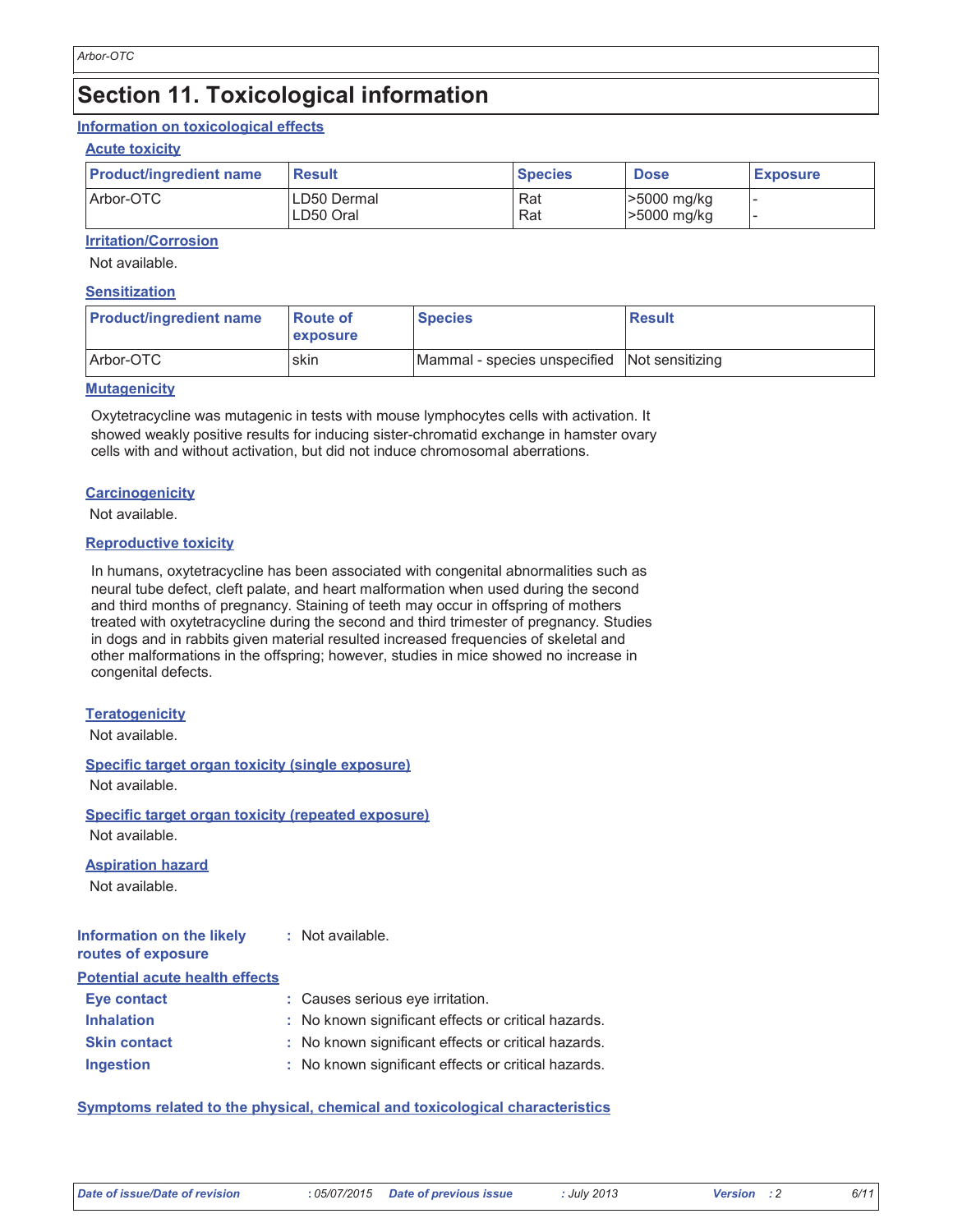# Section 11. Toxicological information

| <b>Eye contact</b>                      | : Adverse symptoms may include the following:<br>pain or irritation<br>watering<br>redness |
|-----------------------------------------|--------------------------------------------------------------------------------------------|
| <b>Inhalation</b>                       | : No specific data.                                                                        |
| <b>Skin contact</b>                     | : No specific data.                                                                        |
| <b>Ingestion</b>                        | No specific data.                                                                          |
|                                         | Delayed and immediate effects and also chronic effects from short and long term exposure   |
| <b>Short term exposure</b>              |                                                                                            |
| <b>Potential immediate</b><br>effects   | : Not available.                                                                           |
| <b>Potential delayed effects</b>        | : Not available.                                                                           |
| Long term exposure                      |                                                                                            |
| <b>Potential immediate</b><br>effects   | : Not available.                                                                           |
| <b>Potential delayed effects</b>        | : Not available.                                                                           |
| <b>Potential chronic health effects</b> |                                                                                            |
| Not available.                          |                                                                                            |
| <b>General</b>                          | : No known significant effects or critical hazards.                                        |
| <b>Carcinogenicity</b>                  | No known significant effects or critical hazards.                                          |
| <b>Mutagenicity</b>                     | No known significant effects or critical hazards.                                          |
| <b>Teratogenicity</b>                   | No known significant effects or critical hazards.                                          |
| <b>Developmental effects</b>            | No known significant effects or critical hazards.                                          |
| <b>Fertility effects</b>                | : No known significant effects or critical hazards.                                        |

#### **Numerical measures of toxicity**

**Acute toxicity estimates** 

Not available.

## **Section 12. Ecological information**

### **Toxicity**

| <b>Product/ingredient name</b> | <b>Result</b>                       | <b>Species</b>                                                           | <b>Exposure</b> |
|--------------------------------|-------------------------------------|--------------------------------------------------------------------------|-----------------|
| oxytetracycline hydrochloride  | Acute EC50 0.342 mg/l Fresh water   | Algae - Pseudokirchneriella<br>subcapitata                               | 72 hours        |
|                                | Acute EC50 3.1 mg/l Fresh water     | Algae - Pseudokirchneriella<br>subcapitata - Exponential growth<br>phase | 96 hours        |
|                                | Acute EC50 114 mg/l Fresh water     | Daphnia - Daphnia magna -<br>Neonate                                     | 48 hours        |
|                                | Acute LC50 805.99 mg/l Marine water | Crustaceans - Artemia<br>parthenogenetica - Nauplii                      | 48 hours        |
|                                | Acute LC50 >100 ppm Fresh water     | Fish - Lepomis macrochirus                                               | 96 hours        |
|                                | Chronic NOEC 0.183 mg/l Fresh water | Algae - Pseudokirchneriella<br>subcapitata                               | 72 hours        |
|                                | Chronic NOEC 3.08 mg/l Fresh water  | Daphnia - Daphnia magna -<br>Neonate                                     | 21 days         |
|                                | Chronic NOEC 50 mg/l Fresh water    | Fish - Oryzias latipes - Embryo                                          | 40 days         |

#### **Persistence and degradability**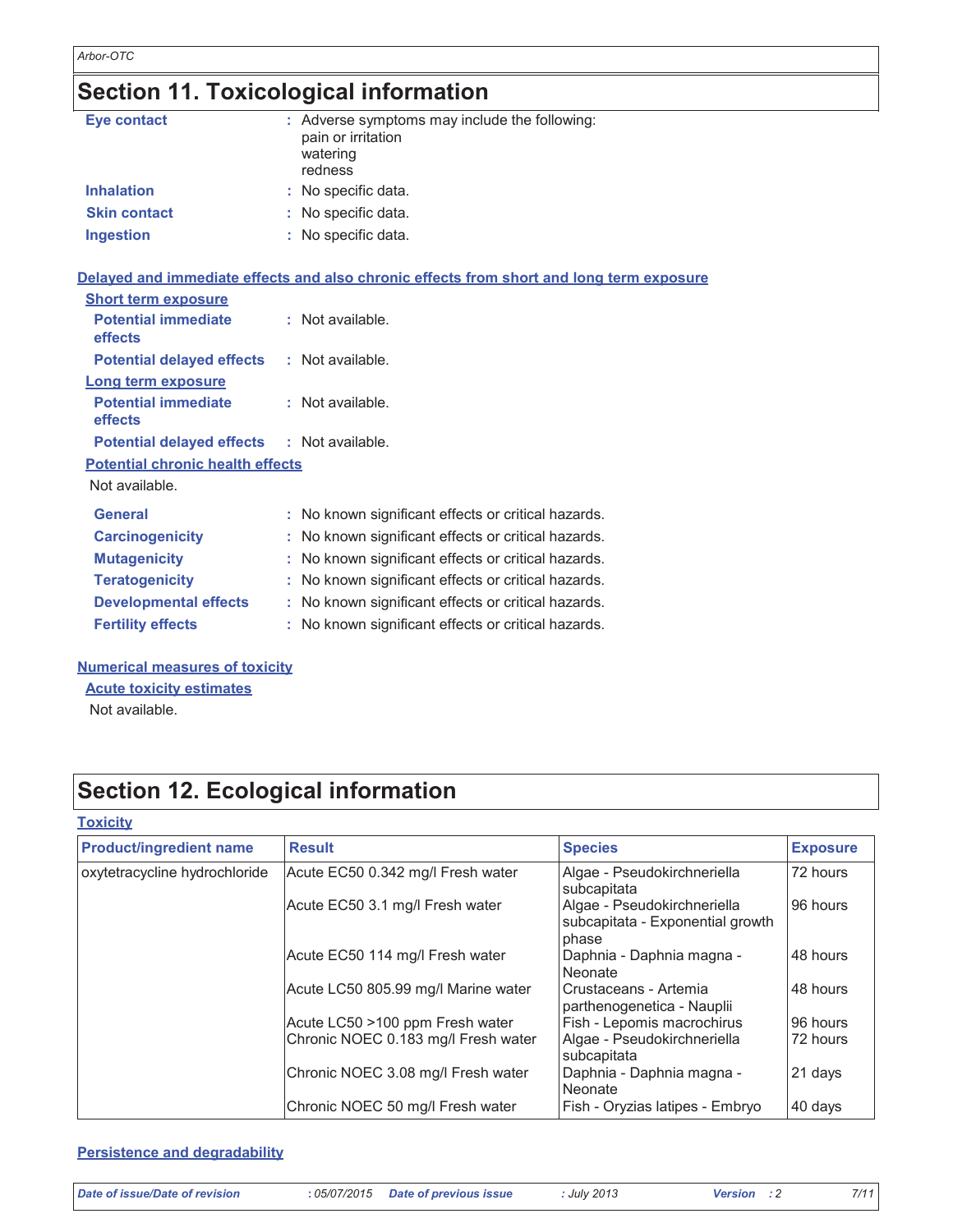### **Section 12. Ecological information**

Not available.

#### **Bioaccumulative potential**

Not available.

| <b>Mobility in soil</b>                                       |                  |
|---------------------------------------------------------------|------------------|
| <b>Soil/water partition</b><br>coefficient (K <sub>oc</sub> ) | : Not available. |

**Other adverse effects** : No known significant effects or critical hazards.

### **Section 13. Disposal considerations**

#### **Disposal methods** : The generation of waste should be avoided or minimized wherever possible. Disposal of this product, solutions and any by-products should at all times comply with the requirements of environmental protection and waste disposal legislation and any federal, state and regional/local authority requirements. Dispose of surplus and non-recyclable products via a licensed waste disposal contractor. Waste should not be disposed of untreated to the sewer unless fully compliant with the requirements of all authorities with jurisdiction. Waste packaging should be recycled. Incineration or landfill should only be considered when recycling is not feasible. This material and its container must be disposed of in a safe way. Care should be taken when handling emptied containers that have not been cleaned or rinsed out. Empty containers or liners may retain some product residues. Avoid dispersal of spilled material and runoff and contact with soil, waterways, drains and sewers.

### **Section 14. Transport information**

|                                       | <b>DOT</b><br><b>Classification</b>                                                                             | <b>TDG</b><br><b>Classification</b> | <b>Mexico</b><br><b>Classification</b> | <b>ADR/RID</b>            | <b>IMDG</b>                                                                                                     | <b>IATA</b>                                                                                                     |
|---------------------------------------|-----------------------------------------------------------------------------------------------------------------|-------------------------------------|----------------------------------------|---------------------------|-----------------------------------------------------------------------------------------------------------------|-----------------------------------------------------------------------------------------------------------------|
| <b>UN number</b>                      | <b>UN3077</b>                                                                                                   | <b>Not</b><br>determined.           | <b>Not</b><br>determined.              | <b>Not</b><br>determined. | <b>UN3077</b>                                                                                                   | <b>UN3077</b>                                                                                                   |
| <b>UN proper</b><br>shipping name     | <b>ENVIRONMENTALLY</b><br><b>HAZARDOUS</b><br>SUBSTANCE,<br>SOLID, N.O.S.<br>(oxytetracycline<br>hydrochloride) | <b>Not</b><br>determined.           | Not<br>determined.                     | Not<br>determined.        | <b>ENVIRONMENTALLY</b><br><b>HAZARDOUS</b><br>SUBSTANCE,<br>SOLID, N.O.S.<br>(oxytetracycline<br>hydrochloride) | <b>ENVIRONMENTALLY</b><br><b>HAZARDOUS</b><br>SUBSTANCE,<br>SOLID, N.O.S.<br>(oxytetracycline<br>hydrochloride) |
| <b>Transport</b><br>hazard class(es)  | $\overline{9}$                                                                                                  | <b>Not</b><br>determined.           | <b>Not</b><br>determined.              | <b>Not</b><br>determined. | $\boldsymbol{9}$                                                                                                | $9\,$                                                                                                           |
| <b>Transport Label</b>                | q                                                                                                               |                                     |                                        |                           | $\bigstar$                                                                                                      | $\mathbf{\Psi}$                                                                                                 |
| <b>Packing group</b>                  | $\mathbf{III}$                                                                                                  | <b>Not</b><br>determined.           | <b>Not</b><br>determined.              | Not<br>determined.        | $\begin{array}{c} \hline \end{array}$                                                                           | $\begin{array}{c} \hline \end{array}$                                                                           |
| <b>Environmental</b><br>hazards       | Yes.                                                                                                            | <b>Not</b><br>determined.           | <b>Not</b><br>determined.              | Not<br>determined.        | Marine<br>Pollutant: Yes                                                                                        | Yes.                                                                                                            |
| <b>Date of issue/Date of revision</b> |                                                                                                                 | : 05/07/2015                        | <b>Date of previous issue</b>          | : July 2013               | <b>Version</b>                                                                                                  | 8/11<br>: 2                                                                                                     |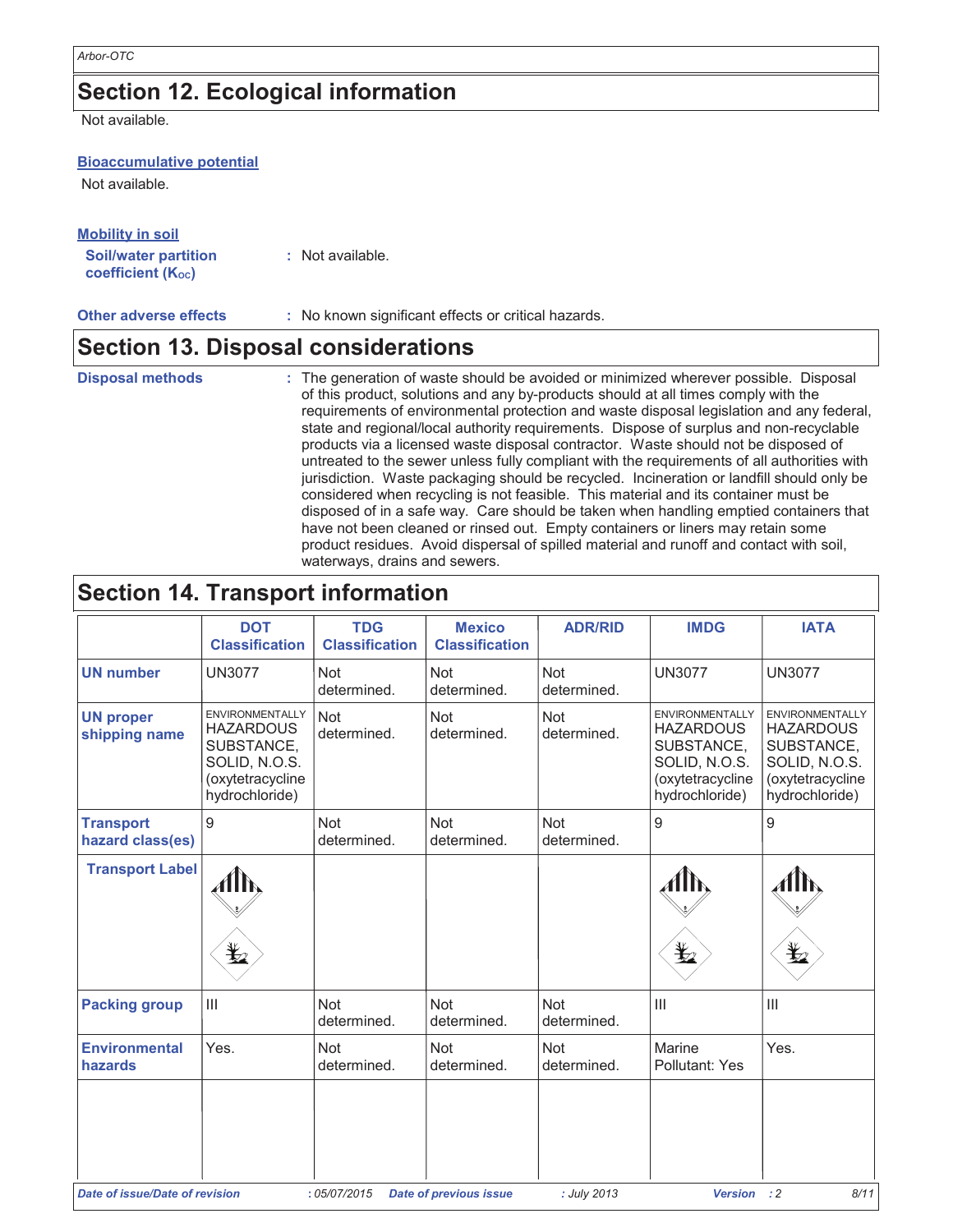### Section 14 Transport information

| <b>Jection Pt. Hansport Information</b> |                                                                                                                                                                                                                                                                                                                                                                                    |                           |                    |                    |                                                                                                                                                                                                                                                     |                                                                                                                                                                                                                                            |
|-----------------------------------------|------------------------------------------------------------------------------------------------------------------------------------------------------------------------------------------------------------------------------------------------------------------------------------------------------------------------------------------------------------------------------------|---------------------------|--------------------|--------------------|-----------------------------------------------------------------------------------------------------------------------------------------------------------------------------------------------------------------------------------------------------|--------------------------------------------------------------------------------------------------------------------------------------------------------------------------------------------------------------------------------------------|
| <b>Additional</b><br>information        | Non-bulk<br>packages of<br>this product<br>are not<br>regulated as<br>hazardous<br>materials<br>unless<br>transported by<br>inland<br>waterway.<br>This product is<br>not regulated<br>as a hazardous<br>material when<br>transported in<br>sizes of $\leq 5$ L or<br>$\leq$ 5 kg, provided<br>the packagings<br>meet the<br>general<br>provisions of<br>§§ 173.24 and<br>173.24a. | <b>Not</b><br>determined. | Not<br>determined. | Not<br>determined. | This product is<br>not regulated<br>as a<br>dangerous<br>good when<br>transported in<br>sizes of $\leq 5$ L or<br>$≤5$ kg,<br>provided the<br>packagings<br>meet the<br>general<br>provisions of 4.<br>1.1.1, 4.1.1.2<br>and 4.1.1.4 to<br>4.1.1.8. | This product is<br>not regulated<br>as a<br>dangerous<br>good when<br>transported in<br>sizes of $\leq 5$ L or<br>≤5 kg,<br>provided the<br>packagings<br>meet the<br>general<br>provisions of 5.<br>0.2.4.1, 5.0.2.6.<br>1.1 and 5.0.2.8. |

Special precautions for user : Transport within user's premises: always transport in closed containers that are upright and secure. Ensure that persons transporting the product know what to do in the event of an accident or spillage.

| <b>Transport in bulk according : Not available.</b> |  |
|-----------------------------------------------------|--|
| to Annex II of MARPOL                               |  |
| 73/78 and the IBC Code                              |  |

### Section 15. Regulatory information

| <b>U.S. Federal regulations</b>                                                   | : TSCA 8(a) CDR Exempt/Partial exemption: Not determined                                                                                                                                                                                                                                                                                                                                                                                                      |
|-----------------------------------------------------------------------------------|---------------------------------------------------------------------------------------------------------------------------------------------------------------------------------------------------------------------------------------------------------------------------------------------------------------------------------------------------------------------------------------------------------------------------------------------------------------|
|                                                                                   | United States inventory (TSCA 8b): Not determined.                                                                                                                                                                                                                                                                                                                                                                                                            |
|                                                                                   | <b>FIFRA Information:</b> This chemical is a pesticide product registered by the<br>Environmental Protection Agency and is subject to certain labeling requirements under<br>federal pesticide law. These requirements differ from the classification criteria and<br>hazard information required for safety data sheets, and for workplace labels of non-<br>pesticide chemicals. Following is the hazard information as required on the pesticide<br>label: |
|                                                                                   | <b>WARNING</b><br>Causes substantial but temporary eye injury.<br>Harmful if inhaled.<br>Avoid breathing dust.<br>Do not get in eyes or on clothing.<br>Wear protective eyewear (goggles, facemask or safety glasses).<br>Wash thoroughly with soap and water after handling and before eating, drinking,<br>chewing gum, using tobacco or using the toilet.                                                                                                  |
| <b>Clean Air Act Section 112</b><br>(b) Hazardous Air<br><b>Pollutants (HAPs)</b> | : Not determined.                                                                                                                                                                                                                                                                                                                                                                                                                                             |
| <b>Clean Air Act Section 602</b><br><b>Class I Substances</b>                     | : Not determined.                                                                                                                                                                                                                                                                                                                                                                                                                                             |

Date of issue/Date of revision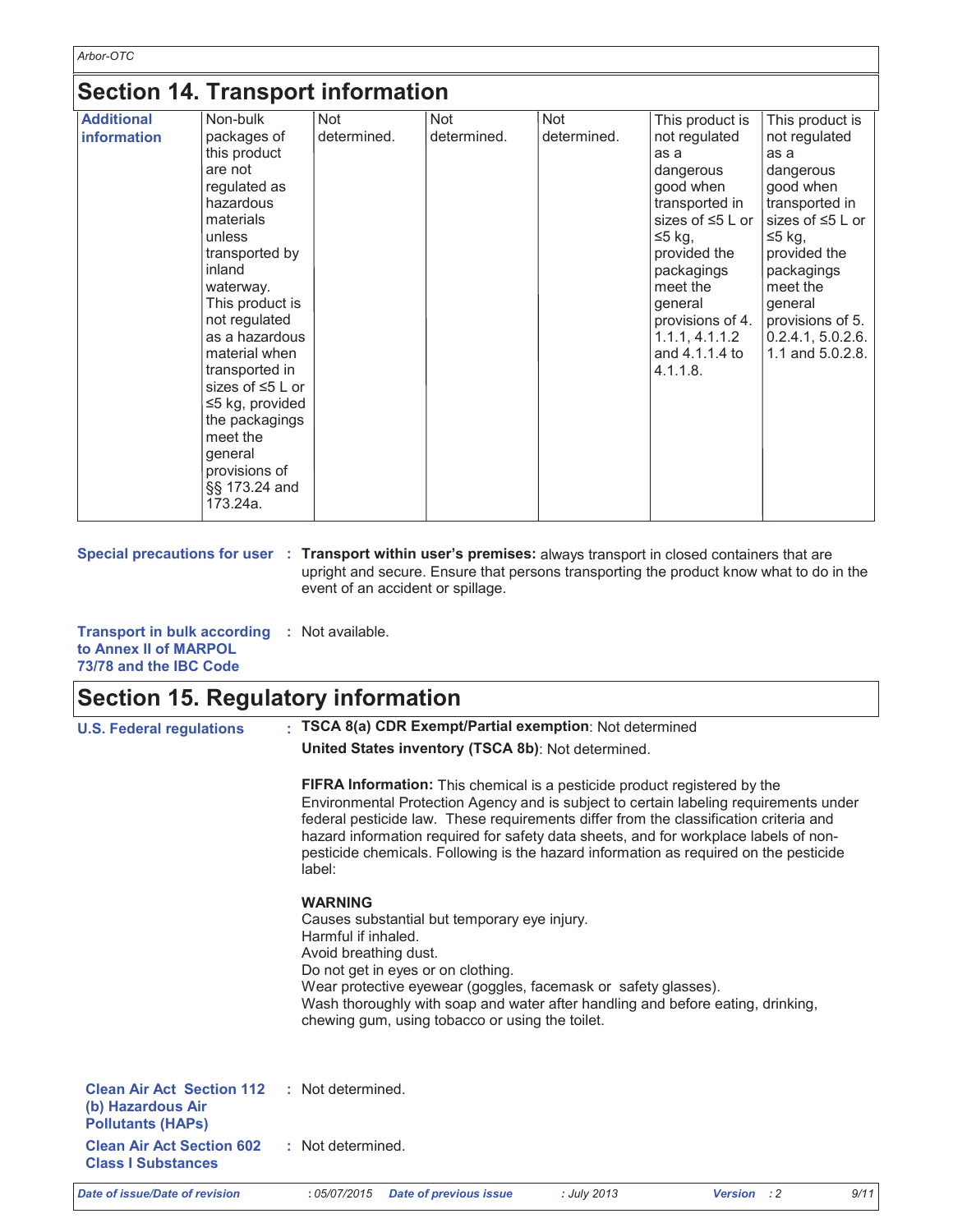### **Section 15. Regulatory information**

| <b>Clean Air Act Section 602</b><br><b>Class II Substances</b> | : Not determined. |
|----------------------------------------------------------------|-------------------|
| <b>DEA List I Chemicals</b><br>(Precursor Chemicals)           | : Not determined. |
| <b>DEA List II Chemicals</b><br>(Essential Chemicals)          | : Not determined. |
| <b>SARA 302/304</b>                                            |                   |

#### **Composition/information on ingredients**

Not determined.

**SARA 304 RQ** : Not applicable.

### **SARA 311/312 Classification**

: Immediate (acute) health hazard

**Composition/information on ingredients** 

| <b>Name</b>                   | $\frac{9}{6}$   | <b>Fire</b> | <b>Sudden</b><br>hazard release of<br><b>pressure</b> | <b>Reactive</b> | Immediate<br>(acute)<br>health<br><b>I</b> hazard | <b>Delaved</b><br>(chronic)<br>health<br>hazard |
|-------------------------------|-----------------|-------------|-------------------------------------------------------|-----------------|---------------------------------------------------|-------------------------------------------------|
| oxytetracycline hydrochloride | $\geq$ 25 - <50 | No.         | No.                                                   | No.             | Yes.                                              | No.                                             |

#### **State regulations**

| <b>Massachusetts</b> | : Not determined. |
|----------------------|-------------------|
| <b>New York</b>      | : Not determined. |
| <b>New Jersey</b>    | : Not determined. |
| Pennsylvania         | : Not determined. |
|                      |                   |

#### **California Prop. 65**

WARNING: This product contains a chemical known to the State of California to cause birth defects or other reproductive harm.

| <b>Ingredient name</b>        | <b>Cancer</b> | Reproductive | No significant risk<br>level | <b>Maximum</b><br>acceptable dosage<br>level |
|-------------------------------|---------------|--------------|------------------------------|----------------------------------------------|
| oxytetracycline hydrochloride | No.           | Yes.         | No.                          | No.                                          |

#### **International regulations**

**Chemical Weapon Convention List Schedules I, II & III Chemicals** 

Not determined.

#### **Montreal Protocol (Annexes A, B, C, E)**

Not determined.

**Stockholm Convention on Persistent Organic Pollutants** 

Not determined.

**Rotterdam Convention on Prior Inform Consent (PIC)** 

Not determined.

**UNECE Aarhus Protocol on POPs and Heavy Metals** Not determined.

**International lists** 

| <b>National inventory</b> |                   |
|---------------------------|-------------------|
| <b>Australia</b>          | : Not determined. |
| <b>Canada</b>             | : Not determined. |
| <b>China</b>              | : Not determined. |